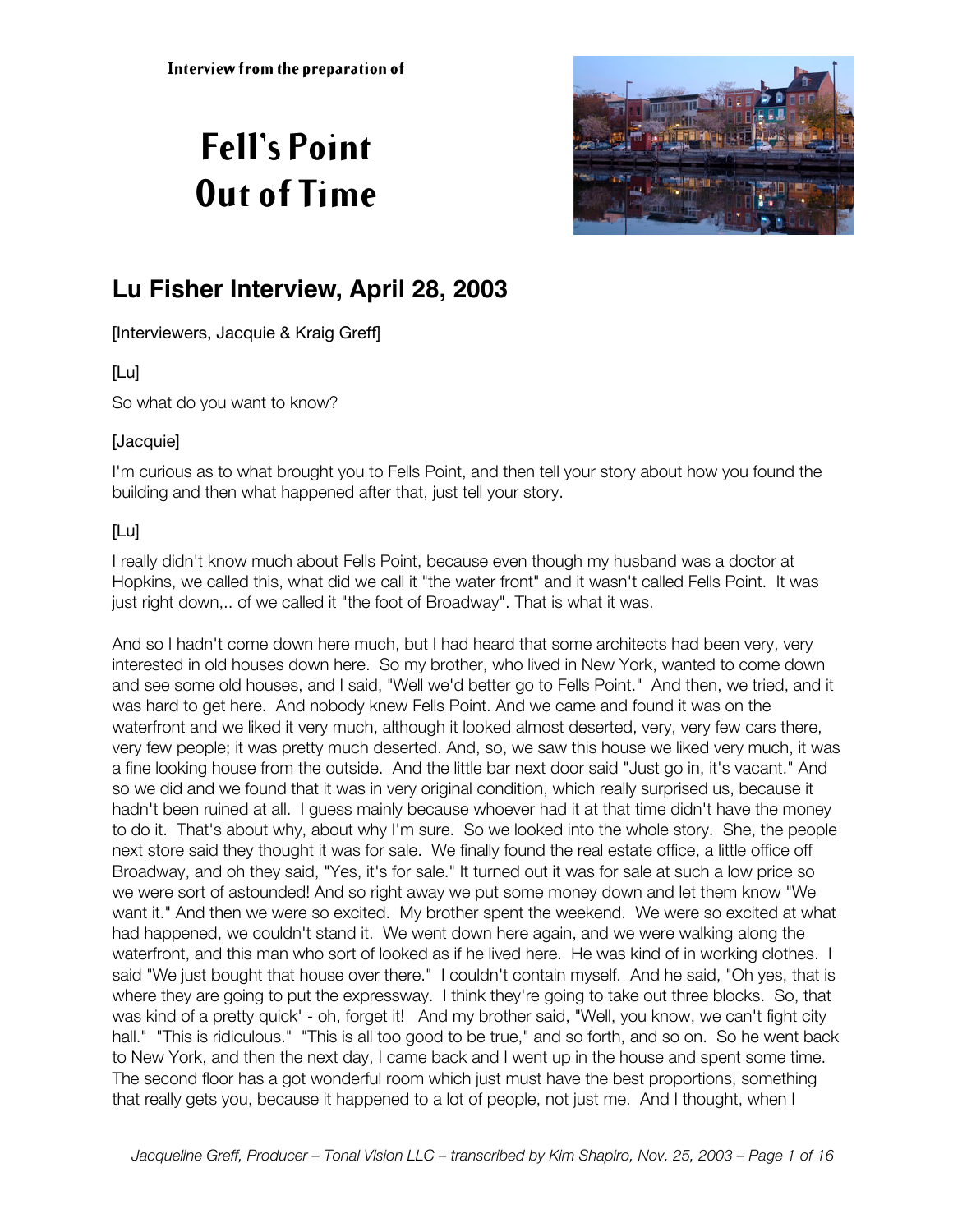thought of Europe and all of the old places there that go way, way back. And, here here we are with the few things we have, just destroying 'em all! So, I though, "Well, I'm just going to see what I can do."

So, I called an architect who had a house, an apartment, not far from me, right on the harbor, further over that way, one of the few people that even liked the harbor. Everybody thought it was a sort of dirty, unattractive place to be. "Forget it, you can't fix it."

So I called him and I said, "What would you do if you wanted to save Fells Point?" He'd say, "I'd say it's about five years too late. I really don't think that you can do it now. People have given it up, and the City, the County, the Federal government are all in favor of it. I'm sure you knew that the Federal government paid 90% of the cost of the expressway. I mean, you knew that...

#### [Jacquie]

I did.

# [Lu]

And so that was the big incentive to the people of the city. They were thrilled to get a new road paid for mostly by the Federal government. So, he said, "No, there is nothing you can do. Forget it." I said, "Look, just tell me what you would do if you definitely wanted to do something, no matter how foolish it was or how late it was, what would you do?" He said, "Well, I guess you could call a meeting at CHAPS" which was the..., let's see, what does it stand for? It's the architectural preservation part of the city, but it is very small. I mean, it's backed by the city, but it's not..., it doesn't have a lot of support. So, he said, "I'll get the people that are working on the road, then I'll get people who are against it and we'll just see what we can do?" So, we did. And some of the attempts,... I going to have some lunch, if that's...

#### [Jacquie]

Sure.

# [Lu]

The historic, the little historic group there; it's called CHAP; and it is the, the part of the city that is interested in historic preservation. And so, there I met the man who was president of the Baltimore Heritage, which is another historic organization for people have old houses and try to do their best to help restore them and all the rest of it. So, he, I had a long talk with him. But first I talked to everybody. I said, "This place has got to be saved." And, of course, a lot of the people were people who were working on doing it. And, everybody who was working on it wanted it. Of course! So, it was, you know, a combination, of different things going on. So, anyway, Arngold(?) said, "Join Baltimore Heritage, I'll put you on the Board, and I'll give you a chance to have an Expressway Committee." So, I said, "Good, we'll do that." So, that's what I did. That was the first thing. And, I said to Bo Kelly, "See here is someone who is helping us do something!" And, he said, "It's too late." And he really was very enthusiastic about doing something, he just said "It's too late."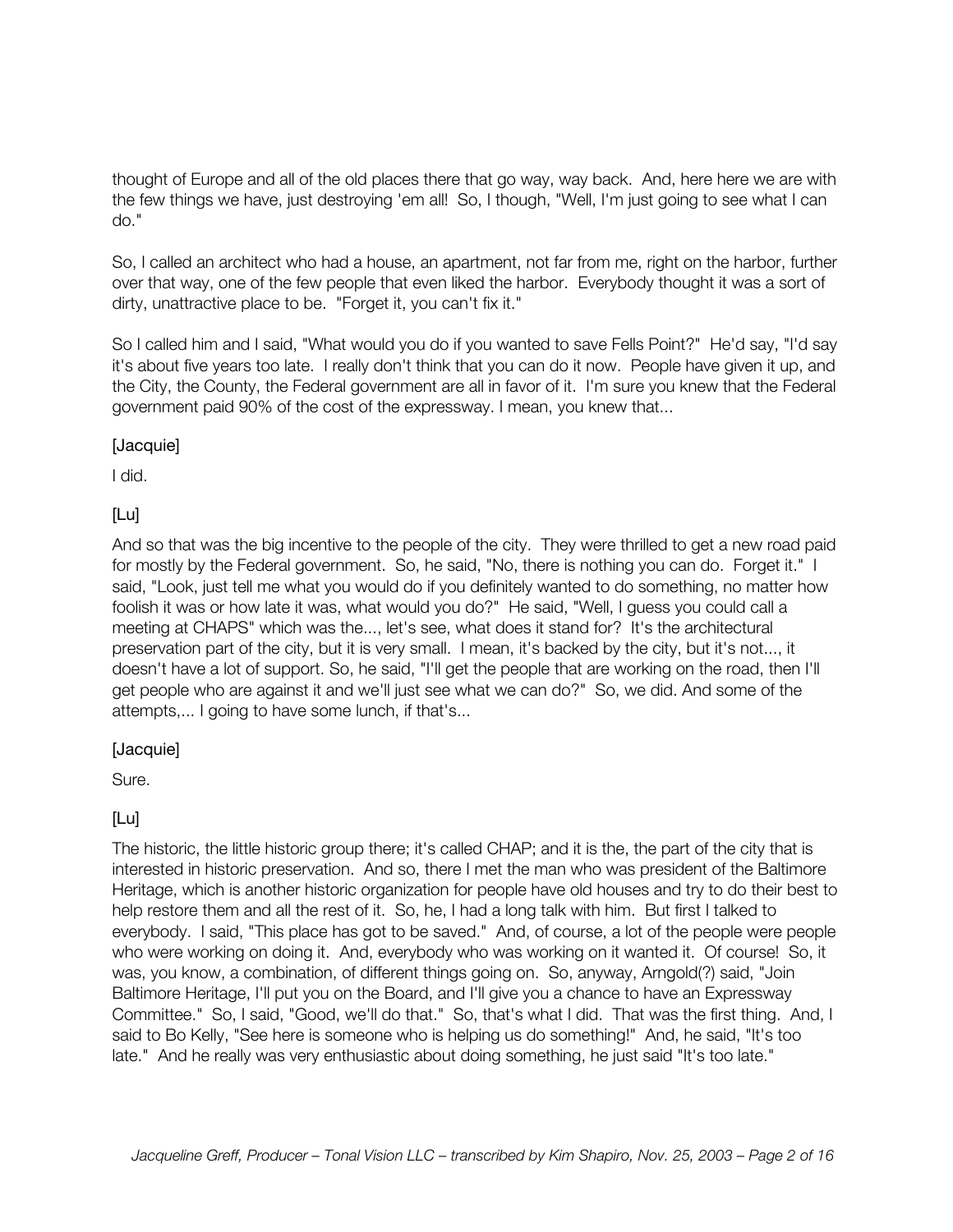And, but I kept after him, too; after we got a committee going and some people joined it, and all the rest of it. And he said, "I think it would be a good idea to have a really big meeting for architects all over the city," people who were interested in preservation at the, there's a factory there, what do they call that, the factory that has spice, spices, McCormick, McCormick, you know, McCormick building. And that was right on the waterfront, so it was a good place to have it.

#### [Jacquie]

Was that here in Fells Point?

#### [Lu]

No, no it's further down that way, but it's right on the water. But it is further, I'd say, well it's a little beyond Fells Point, but it's right on the waterfront. So, we did that. And, it was a big meeting place and it was quite full. And a lot of architects were very interested in old things. So that was a big plus. To have that kind of exposure.

#### [Kraig]

What year?

#### [Lu]

That was in '96, wait a minute, no, '66. 1966, because when we bought this house, it was '65.

#### [Kraig]

I was 11. I was 11.

#### [Lu]

Why weren't you down here helping?

#### [Kraig]

I played my first professional gig when I was 11. I had an actual steady performing job.

#### [Lu]

Good. Good.

#### [Kraig]

Playing accordion when I was 11.

#### [Lu]

But you weren't anywhere near Fells Point?

#### [Kraig]

No, I was in Springfield, Illinois.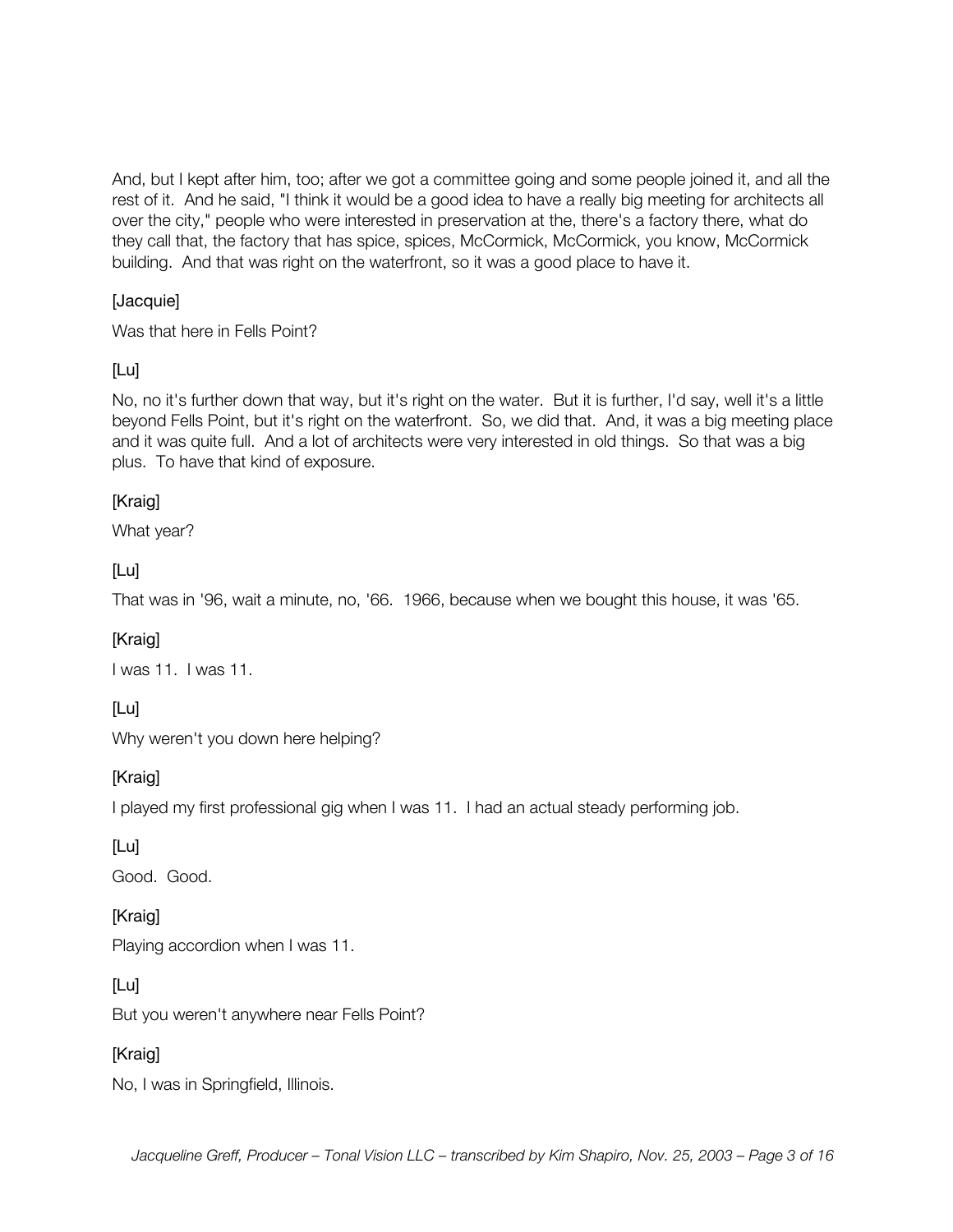So you weren't even in Baltimore.

#### [Jacquie]

Oh, we are Midwesterners.

# [Lu]

Oh, OK, well this is going to be hard to take!

#### [Jacquie]

No, this is great!

# [Kraig]

We're sons of the soil.

[Lu]

But not near any waterfront.

#### [Kraig]

No.

# [Lu]

No. Well, I've always been crazy about a waterfront, no matter what it was; any old dump, just to have water there. And, not that many people, until lately, felt that way at all!

# [Kraig]

I've always felt that way.

[Lu]

And they were wondering, "What in Hell are you doing, trying to save this grubby waterfront?"

#### [Jacquie]

Now you were in New York when you came down and bought this place, or...?

#### [Lu]

No, I grew up in Pittsburgh, and when I was about, well nineteen actually, I left Pittsburgh to marry my second cousin who lives here.

#### [Jacquie]

So, then you came,... You had mentioned New York and I got confused... So, your husband, was he involved in this, too, or was he...?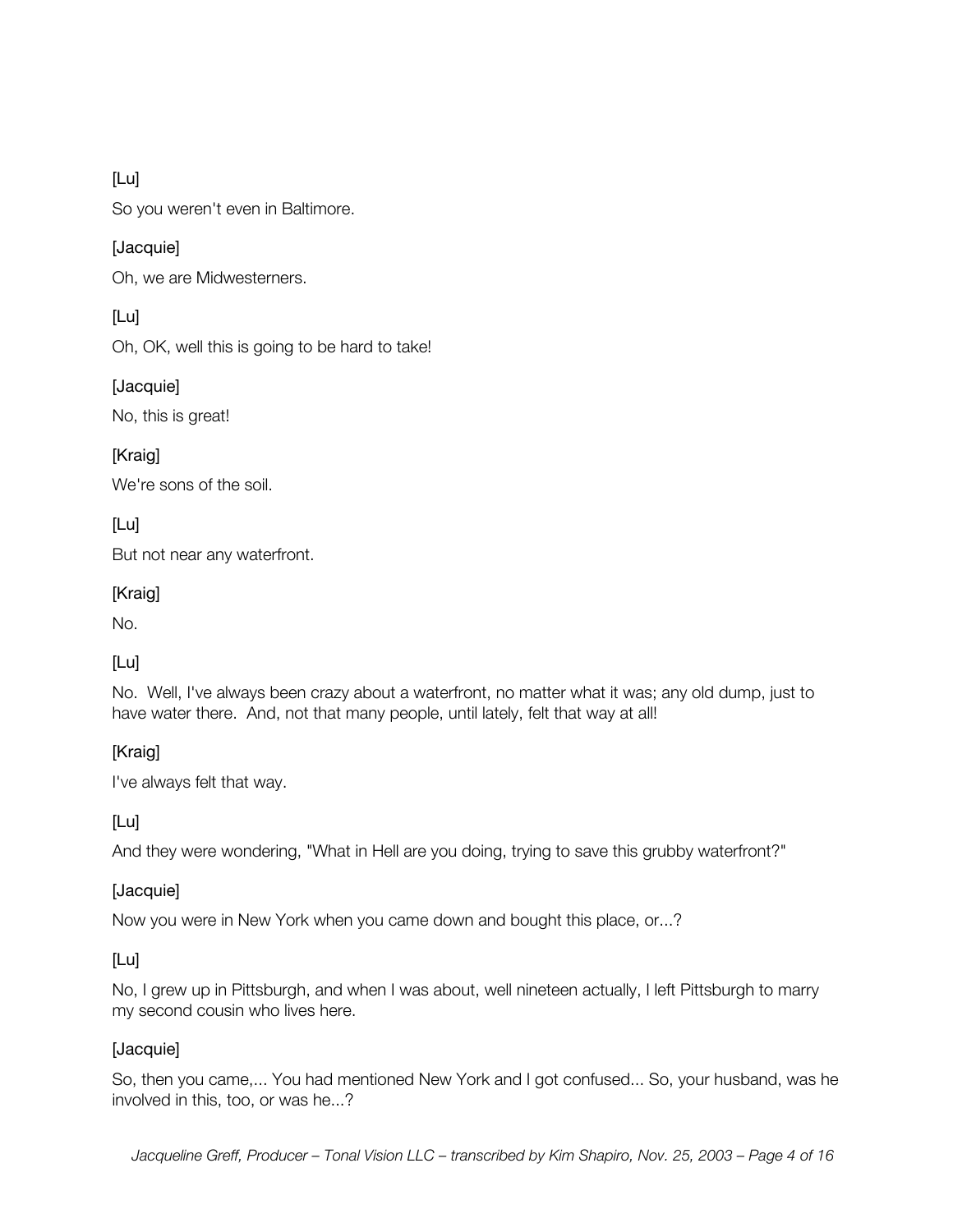He was very busy as a doctor at Hopkins, but, you see, he was close by, and he was interested that I was doing it. I think he was interested that I got in so deeply.

#### [Jacquie]

Well, what, what was the reputation of the area at the time that you came down here? Had you heard anything about it? What was it like then?

# [Lu]

No, I hadn't heard anything about it until I came down, and then I heard the councilmen told their constituents, "You're so lucky that the City wants to buy your houses because you are living in a slum." And, they told everybody, "You're just in a slum. You're in a slum. That is what it is!" And some of the people really still owned houses, but a lot of them were vacant. And it, it was sort of like a place for ships to come in, and and sometimes people who were on the ships to spend the night, sort of. They had some places where they could stay overnight, that kind of thing, for a few days. And, so that's really what it was!

# [Jacquie]

Was it busy, or was it just pretty dead?

# [Lu]

You would hardly see any cars here, and now parking has gotten to be one of the biggest problems we have! There really were hardly any cars at all!

#### [Jacquie]

OK, go back into your story where you were. You had a meeting with the architects, I think at McCormick?

# [Lu]

Yeah, and they were very enthusiastic. And, then, what Bo Kelly did, and he can't even remember all this. He made a great design of what the bridge across the inner harbor... Actually, according to this picture, I can show you. Actually the inner harbor was where the expressway was gonna go. And, you see that the inner harbor is one that always has had sort of shallow wharfage. And so, the big ships used, at one time, really came in here more than in there because that was sort of shallow. So, they were going to put this expressway right across the inner harbor and cut Federal Hill in half. Do you know where Federal Hill is? Have you ever been there?

#### [Jacquie]

Yes.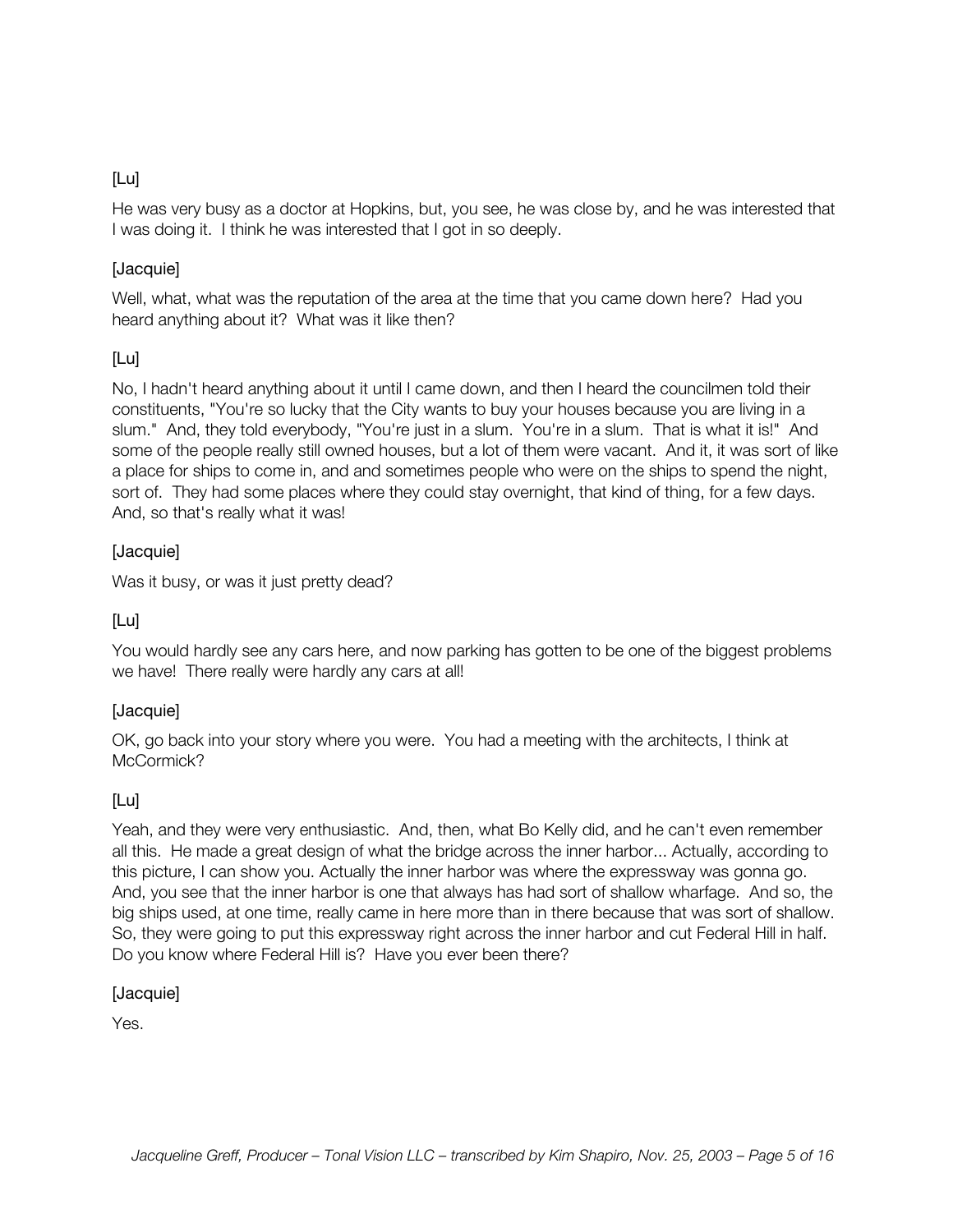Well, you can see what it would be, cutting it in half? Can you picture that? And I said, when I heard they were going to do that, I said "Cutting it in half! Why would you do that?!" "Oh, there'll be room on either side!" So, then this was going to be completely right around the whole inner harbor, so there would have been no, no inner harbor, which people really like. I mean, you know, they made a big thing out of it. That would never have existed, because this would all have been filled out, and be three-tiers some places.

#### [Jacquie]

Yeah, I mean, it's that way. South would be a harbor now!

#### [Lu]

So that was, that was the problem. So everything we tried to do was hard to do, because the city, the state, and the Federal government were all strongly behind this plan, and they really wanted it in a big way. So, we didn't have anybody really important on our side. We had a lot of people who thought it was a good idea, but not a whole lot of power in any of it. So, we had meetings, we had meetings, we had people gathering down at the, you know, main city hall, and had meetings down there, had people coming from different parts of the city, and so forth. And we sort of chugged along, and finally I had this person that got interested and wanted to meet me, and say let's get together and let's start a whole kind of preservation society and see what we can do. His name was Tom Ward. He was the only member of the City Council who voted against it. He later became a lawyer, but then he said he wanted to really help. So, I guess, without him, we couldn't have done it, because he knew a lot of the background that we were totally ignorant of, as far as where we could get help, you know. And so, he joined and we formed this society. And, one of the houses, that in the meantime, my brother and I had bought to try to save people from turning it over to the city. And then I talked to my friends. I'd say, "You have to buy houses down in Fells Point. They're very cheap, but that's the only way we can save the city. And I said, "Our friendship depends on it." They said, "That's a good way to lose friends!" Actually, in the end, I only got three. Because I felt, the more people, the houses were very cheap. The more people bought the houses, the better off we'd be.

#### **[Kraig]**

How much would a house go for?

#### [Lu]

I'll tell you what we paid for that little house we finally bought. \$1200.

#### [Jacquie]

They went down from there, because didn't the city actually sell them for a dollar after they scratched the plan?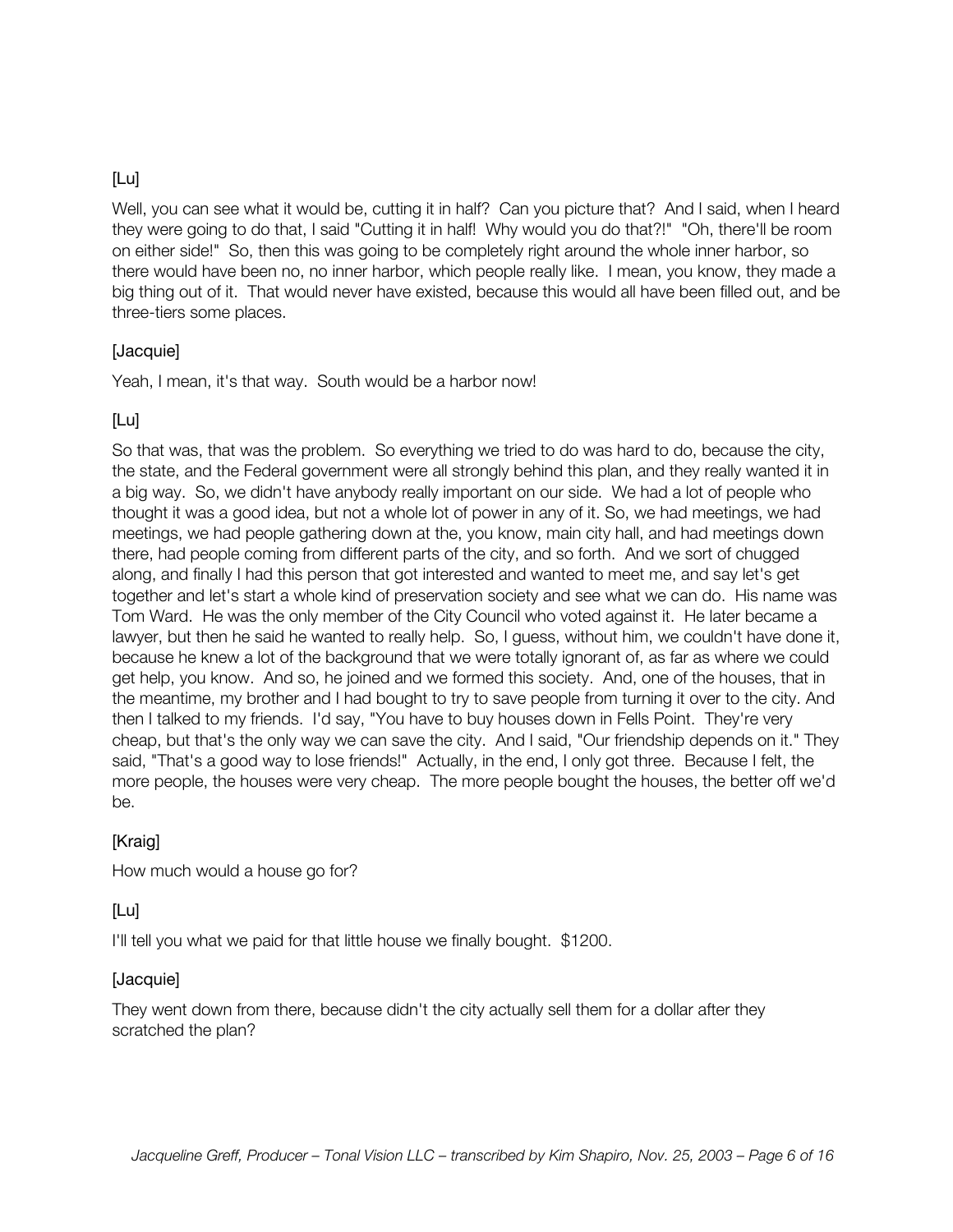No, not here they didn't. That was another part of the city where they sold them for a dollar. Here, what they did, when it finally came to that, after we had one, which took eleven years. They let you buy them, but then you had to guarantee that you were going to restore them, and they let you buy them at a reasonable, very reasonable price: \$50..., \$30... whatever, that kind of thing. But everybody had to then restore it the best way that it could be done. So, that's what happened then, but that was after the whole thing was saved, which was a bigger surprise to me than anybody else.

# [Kraig]

So, before it was saved, it was, the property was dirt cheap. Did the property go up after it was saved?

# [Lu]

Oh, yeah, sure, but then the city had taken over so much of it, but a lot of it was worse than before the city took it over, because they would, for instance, turn off the heat. Everything would be ruined. Roofs would be leaking. It needed,... a lot of the places needed more work than they did, even before the city took it over. You see, that was eleven years of vacant houses. And that was really bad!

#### [Kraig]

Was there one person in this area that just bought up, had the foresight to just buy up everything?

# [Lu]

Just me and my brother. And we didn't do nearly what, he looked at it after and said, "We should have...." Instead of trying to get people to buy it, we should have done it.

# [Kraig]

How many places did you buy, just a couple of places?

[Lu]

In the end, I think he and I had about, oh maybe, ten.

#### [Kraig]

Well, that finished me!

# [Lu]

It wasn't anything!

#### [Kraig]

I know, but now!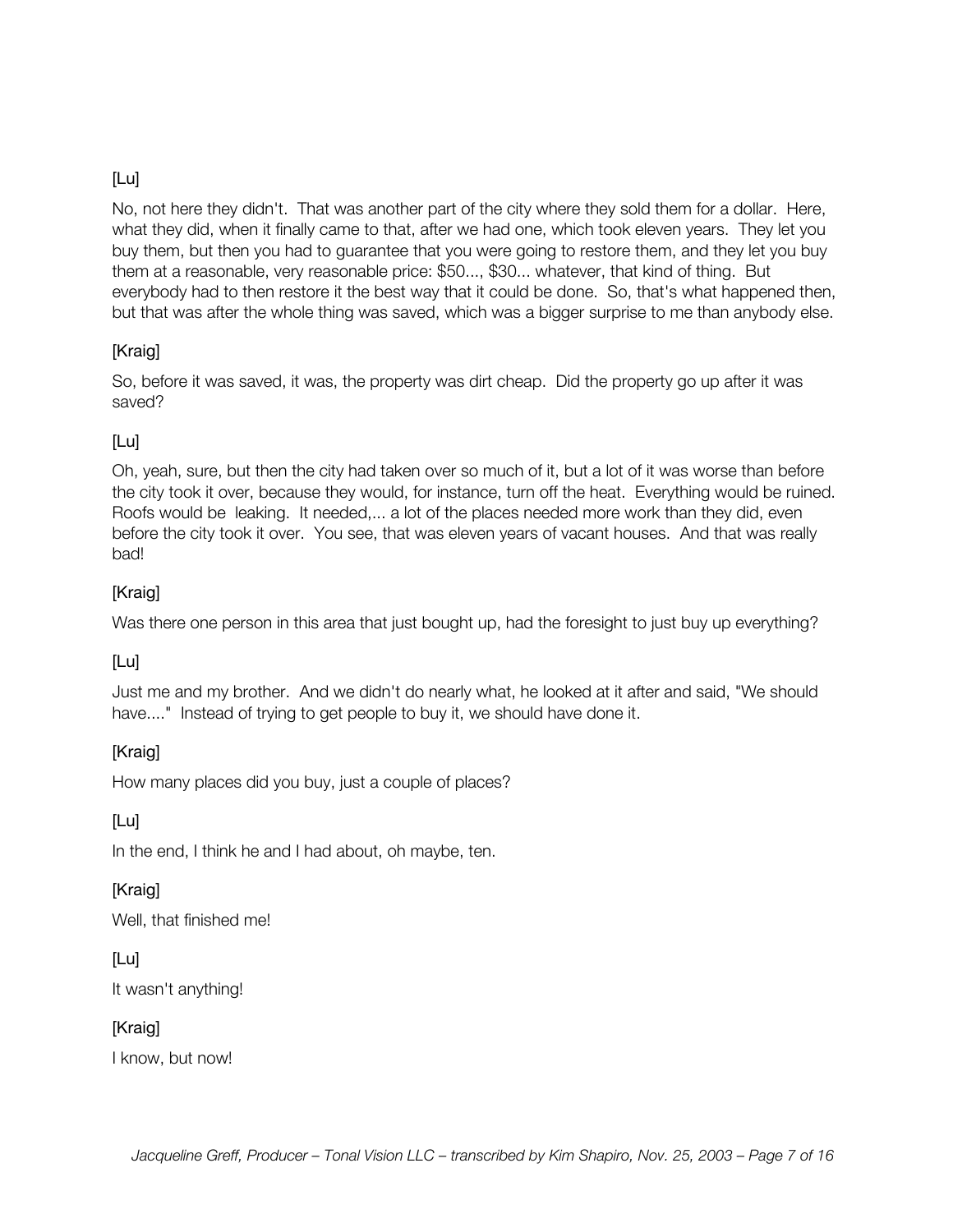Yeah, but it wasn't anything, and actually I, I sold them as I went along. And one person I sold this house to on Thames Street for very little, and then the hotel came in and bought the big, the Admiral Fell Inn, bought the whole corner, and then bought this. And he hadn't done anything to the house, and I sold it to him for something, I don't know \$35, \$40 thousand. He got something like \$200 thousand for it without doing anything! So, this was not a money-making proposition that I was into. Although, as you say, it certainly could have been. But, so it went on and on, and we had a meeting at the city hall for the people who lived here and the people who were trying to save it. You see, I think I've got something here that had something about the meeting. I like it because of what he said about me. [Reading:] "At about this time, Ms. Fisher and the preservationists helped to sponsor a meeting with architects and highway engineers, which resulted in architect Archibald Rodgers (This is a part of the story I wanted to tell you, too.) set up the Design Concept Team." (Probably you've heard about that. That was the Design Concept Team that was supposed to come and weave the expressway in a very acceptable way through the city, which of course isn't possible. I mean, it was a sort of silly thing, but that is what he was trying to get an architectural set up, group, to do it.)

# [Kraig]

Did you know that the 83, Jones Falls, there is an example in most all engineering and architectural schools as what not to do in building a road? It really is. It's a real big... The thing is banked wrong, you don't do this, no drainage, all kinds of stuff.

#### [Lu]

See, we got this sort of, too, from all the other,... and that's, I'm glad you brought that point up, because, we got that a lot from the other towns that had already decided to do this, and let them go through. They were so upset with what it did to their city, and the part of their city that was taken! Philadelphia was one. I heard that out in San Francisco they had stopped a road in full swing that was, whether it was part of this, I don't know, but they stopped it.

#### [Kraig]

San Francisco is that way. I mean, if they don't like some type of law, the people like step in mass, in thousands, and just not do this...

#### [Lu]

Good!

#### [Kraig]

People really care about their city. They really do.

# [Lu]

That's good! I know they do. I've got a granddaughter that lives there and she really loves it. And, well, so this was something that they went ahead and put a lot of money into, to get this road woven into the city so people wouldn't object. But, of course, we were always going to object, because when they weave this road in, they've got the road, and it's taking out a lot of other things, and it's a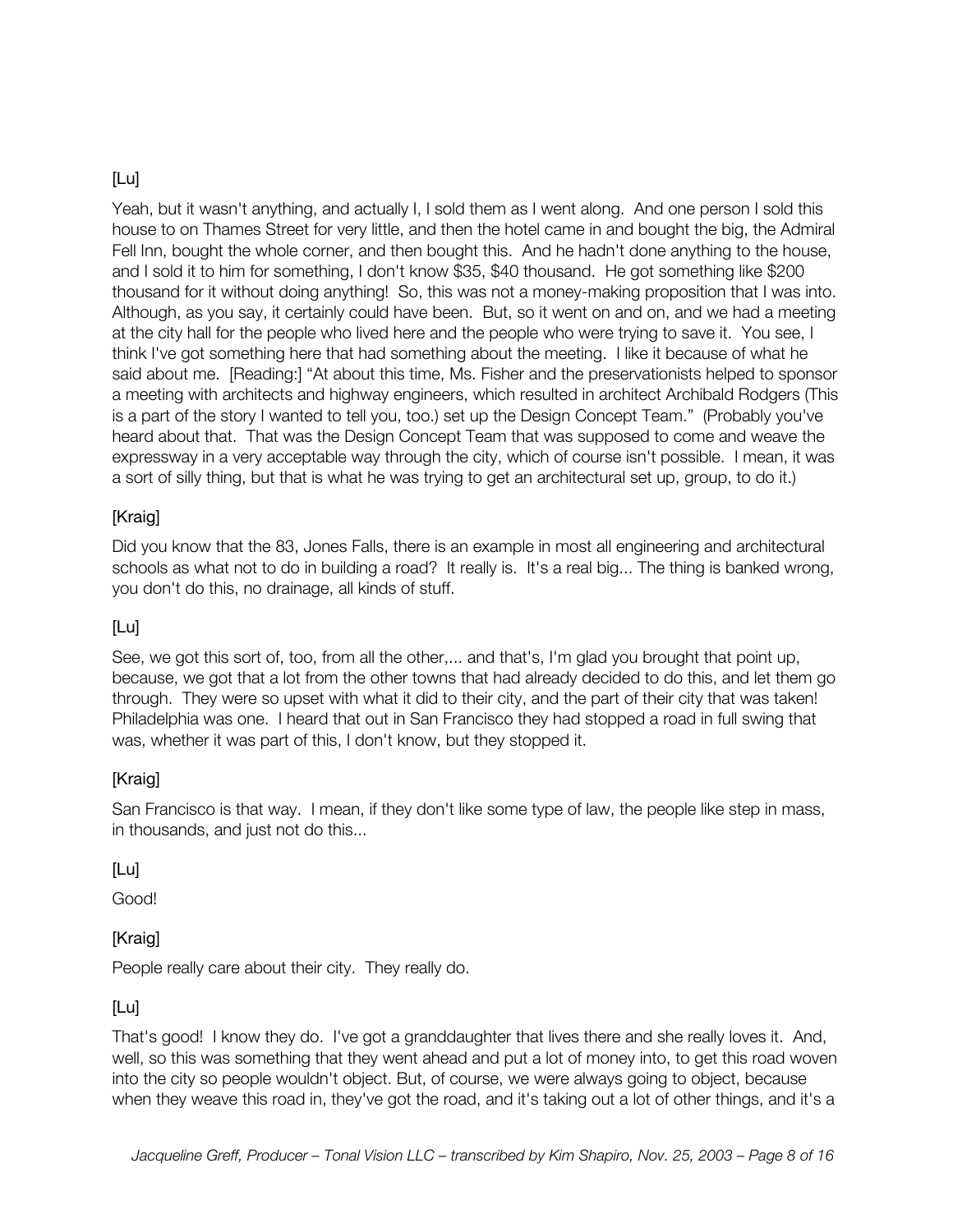big one! So, that, that was something that people didn't like, and, of course, we were trying to do our best to get all the information we could about some of the other cities and find out how badly they'd fared in other cities. And, so, let's see, what's the next thing? Oh... Then, Tom Ward said, after we'd worked on this thing for a few years. He said, "We've got to sue the city. We've got to sue the Federal government." Not just the city, we're gonna sure the Federal government! So, so a few of the people who lived here, in fact, two women, really, at the meetings we had at City Hall had come up to us afterwards and said, you know, "What can we do, because we do like the place, and we'd like to save it." The other people just felt, they believed that they should get out of the slums while they can. So, one of the women, who had been a school teacher, said that she would be the principle in suing the Federal government.

#### [Jacquie]

Who was she?

#### [Lu]

I was afraid you were going to ask that.

#### [Jacquie]

It's probably out there.

#### [Lu]

She still lives here! I'll get her name for you. And, ah, Eleanor was her first name, and she was married to a man who lived here. She was good enough to do that. Anyway, so, I'll just tell you what I have here at the meeting. [Reading:] Meanwhile, former Second District Councilman Tom Ward, (He was the one that was helping me.) as chairman of the Transportation Committee, had been hauling Councilmen around to other cities to look at mass transit systems, and had been conducting what he referred to as "guerilla campaigns" against the expressway here, at home introduced an ordinance with the backing of the preservationists. He would have shifted the condemnation line in Fells Point slightly to save the valuable block of buildings. (Well, that's the thing that didn't work. So, I don't need to go into it, but he was trying to move the road just a little bit, so it would less destructive of the old buildings.) It was really a class confrontation: working class Poles from Fells Point against WASP preservationists with strange accents from the suburbs. Neither group distinguished itself. The preservationists read desperate telegrams from garden clubs "Save Fells Point!" The residents, egged on by their councilmen, heckled them at every opportunity. (It was a wild meeting, no question about it! And, here's the way he writes it: "At last Mrs. Fisher stood up. Amid the cat calls, and with great dignity, said that if she were a resident of Fells Point, she would wonder why so many people were interested in the neighborhood. 'It must be very special,' she said." (Which is true.)

But the meetings really worked fine for that reason. And they didn't really get us anywhere. We were still, you know, headed for the end. And, so when we did this, sued the Federal government; Eleaner Lukowski(?) is her name. They lived here, and her mother-in-law lived here, and her motherin-law's family lived here, all very much into the Fells Point thing. They had come from abroad years, generations ago. And so, we never actually had to do it, but we had it pending the whole time. And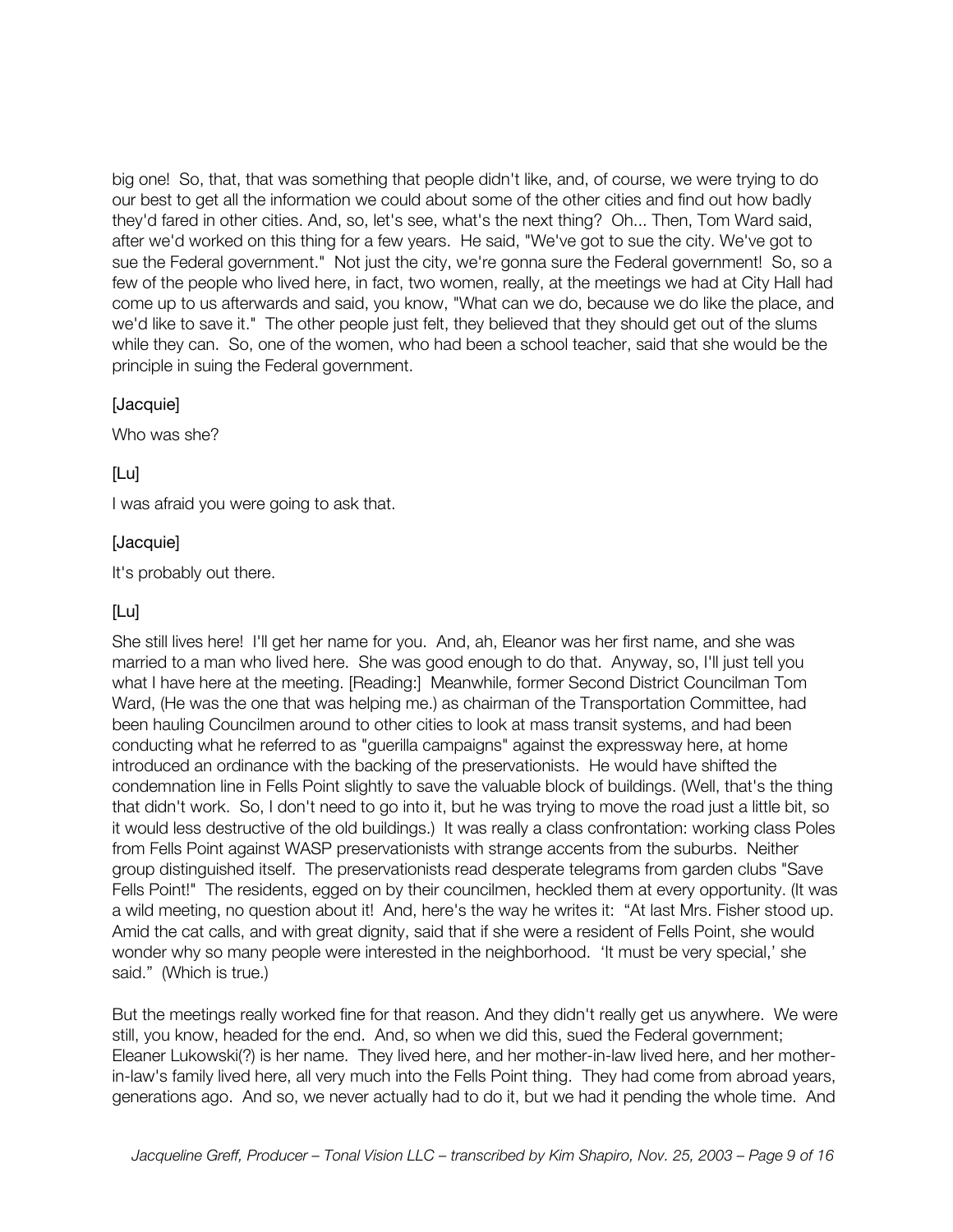whoever was the head of the roads thing in the Federal government, (I can't think of his name, but I'll get it for you, too.), she was against him: Eleanor Lukowski versus.... It was very good, it looked good to us. And so that was a big part of what we wanted to do, was to try to stop it. Then we decided we'd have to get a lawyer that didn't mind fighting the city. And that was hard, but we finally did. And we got a very good lawyer who helped us a great deal: helping us how to, you know, do the things, and have enough people spurred so that there were enough and it got to be a bigger and bigger group that was opposed to the road.

So, I guess part of this was, give you an idea of what we felt: this was for our thirtieth anniversary. The ah, and Mayor Thomas D'Allisandro was very much in favor of the road, because it would have been a free road for the city is the way people looked at it. We named our group the "Federal Hill and Fells Point," because Federal Hill was very much opposed to it. We got them into the whole side, made up of both groups.

#### [Jacquie]

Now was Federal Hill in better shape at that time than Fells Point was?

#### [Lu]

A few people had started restoring houses there. That's how, it was ahead of us there. Nobody had tried to do it in Fells Point, but in Federal Hill there was a street where a few people had tried to restore and were restoring old houses. That's why they could help us, too, because there was nobody down here that was doing it, nobody. That was a plus, too, to combine the two. And, then, one of the people that had joined our club, our society, who was very interested in it, decided and. I got to be President because Tom Ward said, "You've got to run it. Somebody's got to make it work."

So I did, and then we got people to come and join it, and see how many we would get that would really be interested. And, this, this one man, who was very interested decided that we would have to have a big fair here and show people what Fells Point was all about. And I said, "We can't. We're trying to do everything we can. And we're having to go over all these houses. We're trying to, you know, write them all up. We have very few people. We can't have this big fair. Fair is not the right word. What's the right word? But, not "Bazarre." You know, what's the right word?

#### [Jacquie]

Was it like a street thing? Open houses?

#### [Lu]

Yeah, a street thing. I'll say a fair, but I think there is a better name. Anyway, he was all set to do it and he just overrode me. Luckily. And we started with the first fair the first year we'd been having the group. And it just gave us a lot of publicity. A lot, because so many people came. Had it right on the waterfront. Had beer, had tables for people to buy things.

#### [Jacquie]

#### Festival?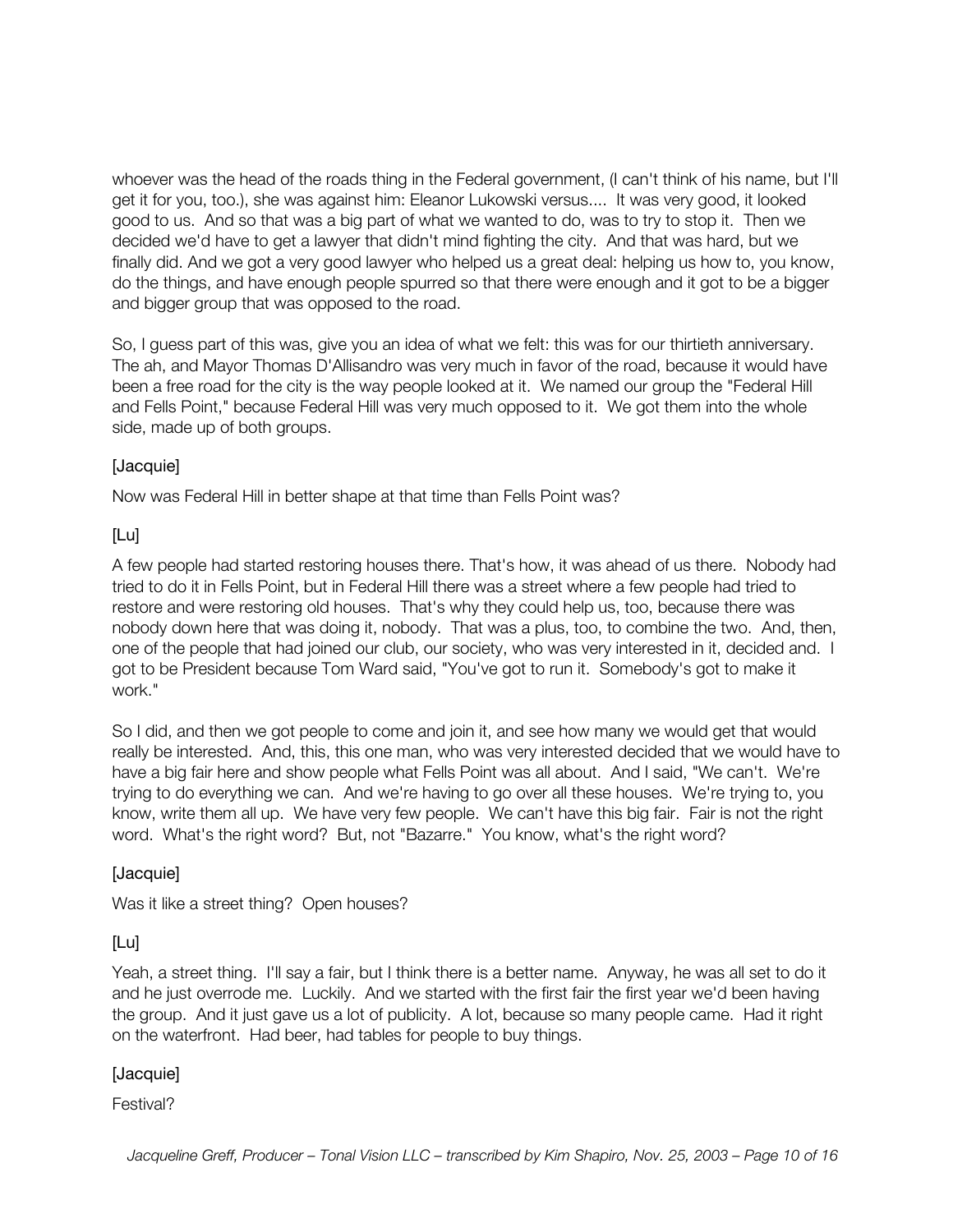Festival! Thank you. Of course that was the word. It was the Fells Point Festival and it has been going ever since. Still goes every year. It's the way, actually, that we have been able to survive, because we had enough money to make our group work. So that was a big help.

When the group came to weave the expressway through the city, well, we worked with them, but, of course, we were totally against the whole thing. And there wasn't any sort of... and they spent so much money on that thing that it seemed almost ridiculous. But, in a way, it got us into all of the different people all across the city who hadn't really worked against it, but weren't then very convinced to do it. Because then they saw exactly what was going to happen where they were. So it was really a big help to do that. And it gave us a lot more backing.

So time went on, and we had our lawsuit against the Federal government. And the way we did it against the Federal government for destroying a historic area. Without, ... and actually there was a kind of a law, but nobody had paid much attention to it, that the historic areas should not be destroyed. But it had never been really tried, and that, that was what our suit was about. They were putting a road through an historic area without trying to save the area.

#### [Jacquie]

Now was this, ... at some point, Fells Point was declared a Historic District. Was this about the time?

# [Lu]

Yeah. That happened when... Gee, I wish I had that material at the hand. That happened before we actually... All we knew was that we wanted to save the area, but we hadn't gotten into any real system to do it. The, the, I guess it was the whole country, in Congress a bill had come up where they could save historic areas if they were considered historic enough, with all the work and so forth to find out if they were worth it. And this was going to be over the entire country. And they had to pass this to show they were an historic area that should be saved. So, so that's what happened. We got in almost on the first. We heard about it, we heard about the bill, and we got,... and what we had to do was go out and find out what we could find and describe all these historic houses in the area so that we would qualify. And so, that way, we had that behind us, which of course really had no meaning because it hadn't been tried. We used that in the suit against the... that they would be willing to destroy an historic area that should have been protected… If I had had more time when you called me, I would have had this in much better order! I really would, I'm sorry.

#### [Jacquie]

Oh, that's all right. I mean if it really turns out that we want to do it again, we can do it again at some point. It's not important.

# [Lu]

If you think it should, and I will have a much more, sort of, ordered...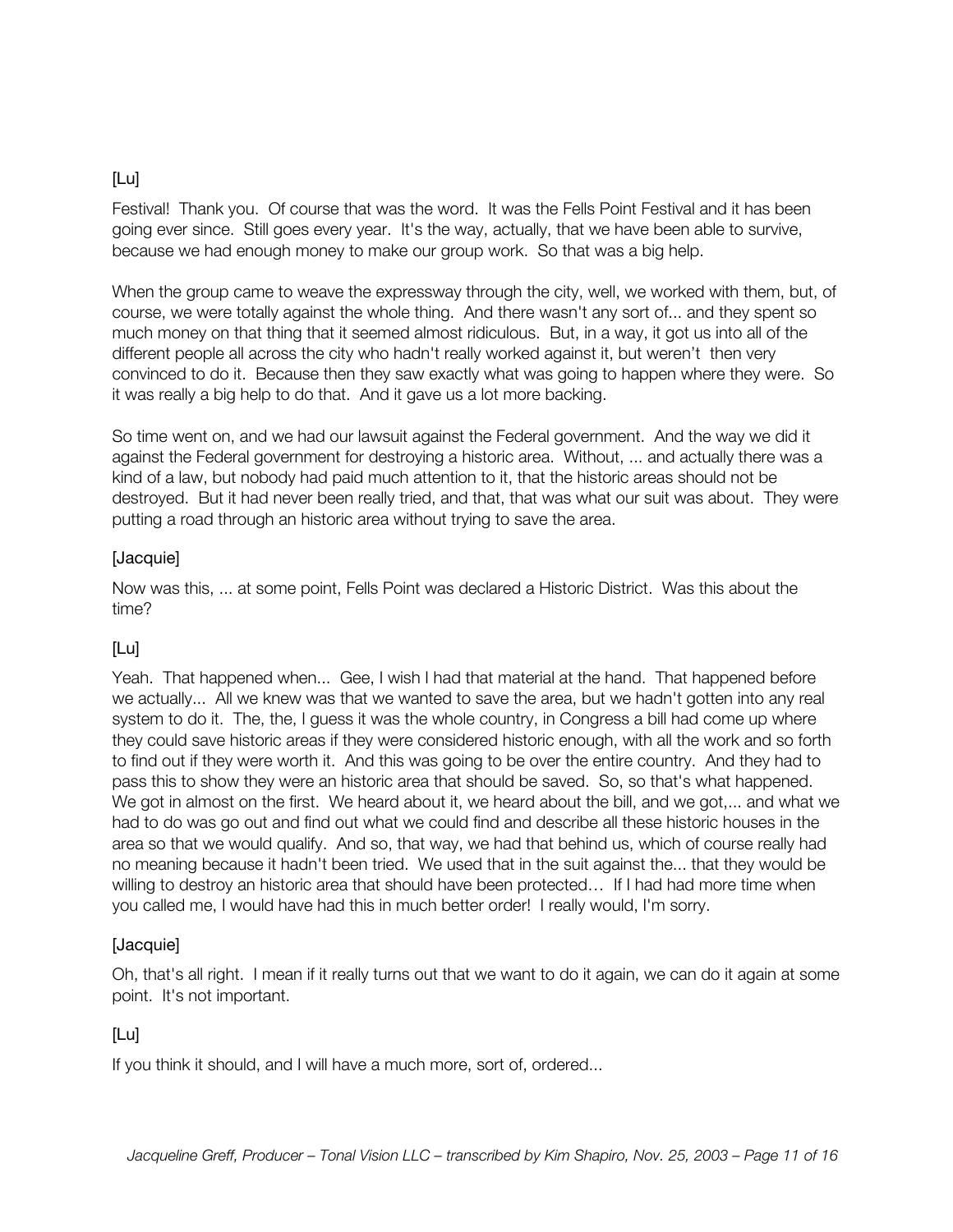#### [Jacquie]

I can change the order.

# [Lu]

Yes, I guess you can. I didn't know, once you talked into a place, whether you could change it or not.

# [Jacquie]

It's easy to change. In fact, I would probably take important clips. I wouldn't take the whole thing.

# [Lu]

You know, I only brought it up because I was just rambling on.

# [Jacquie]

I can reorder it.

# [Lu]

Oh, that'll be fine.

#### [Kraig]

She does that with my life. Just edits me down until like five or six minutes.

# [Lu]

You know you are really lucky. Did you ever realize how lucky you are? Yeah, you gotta feel lucky when that happens.

# [Kraig]

I feel real lucky.

#### [Lu]

Well, you probably are.

So then, how did I put it here... might as well. We did get, we were lucky to get a good lawyer and his firm to work with us, regardless of whether they were doing it against the city or not. They did help us an awful lot. And we were able to restore some houses and work with the area and so forth. But we still hadn't beaten the road thing. It was still hanging there. And then one of the members of our group called me up and said, "The City Council is going to rescind the order to destroy Fells Point." This is eleven years. So, I told everybody, but only he and I were the ones that went to the meeting and heard them pass it and went to a bar across from City Hall. And that was a good feeling.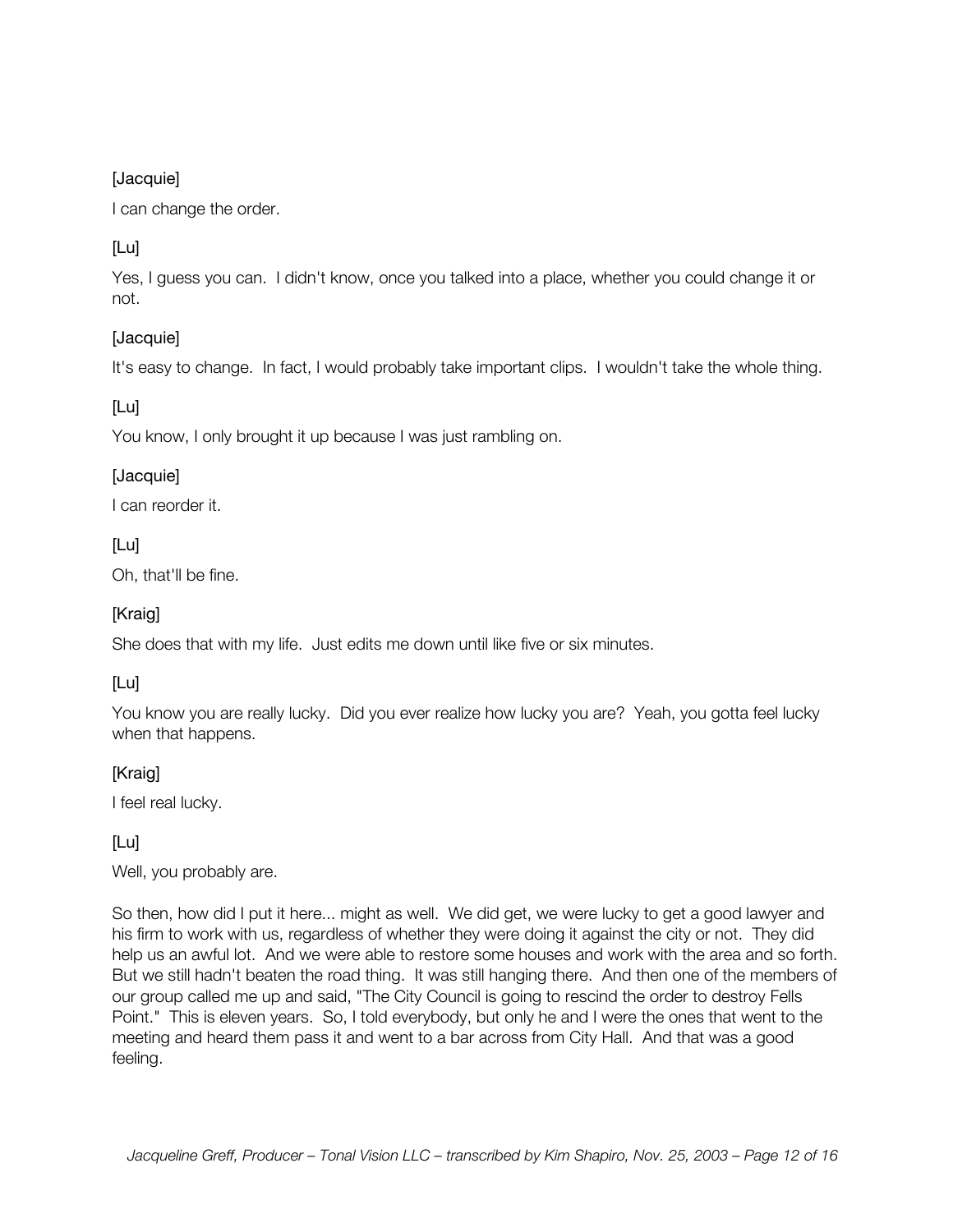# [Kraig]

Oh, I do that, it's the only thing we have in common!

# [Lu]

Now, you're with me!

# [Kraig]

I've never saved anything. I've saved a few squirrels and chipmunks and stuff, but I haven't done the bar thing

# [Lu]

So, with that drink, you know, we sort of sealed the future, we thought, of Fells Point. Of course, there was a long time to do all that, but we felt that it had finally come to pass. And, I was really, many times thought it was impossible. Because something that has been so backed up by the whole system, and even the Federal government giving ninety percent money,... It's not easy getting a whole group of know-nothings to say "Stop!"

# [Jacquie]

Yeah!

# [Lu]

But I think they had done it in other places, but we didn't hear about doing it so much, as we had to really stop the whole thing and then they had to find another way to do it. And they, and they finally did. And they spent, I guess wasted an awful lot of money on that Design Concept Team. And then I ended this up by saying: [Reading:] Gradually the realization came that time itself was an ally. The estimated cost of the Baltimore expressway system was mounting constantly. (Which it was getting more and more expensive as time went on to build the thing.) So whatever the cost was going to be, the city was going to have to do its share of it, and it was going to be tough. And citizens in other cities were opposing similar innercity highways planned through the hearts of their communities. (San Francisco...) It is difficult to say which of the many actions taken against the road caused a change in plans. (And it was hard. So many things kind of came together in the end, you know? Most likely, it was a combination of all of it.) In any event, eleven years after its passage, the City Council rescinded the condemnation ordinance and the expressways were routed around the inner harbor (the harbor, not the inner harbor) instead of through it. The results are there for everyone to see, and the Harbor Place has become an example for other cities.

# [Jacquie]

Can you talk, just real quickly, about the changes that you've seen in Fells Point since then?

# [Lu]

They have been overwhelming. No question about it, they've just been overwhelming! I suppose because we worked so hard to do something that was hard to do, that I don't think we anticipated the amount of building and rushing to be in Fells Point would occur. We were even surprised that so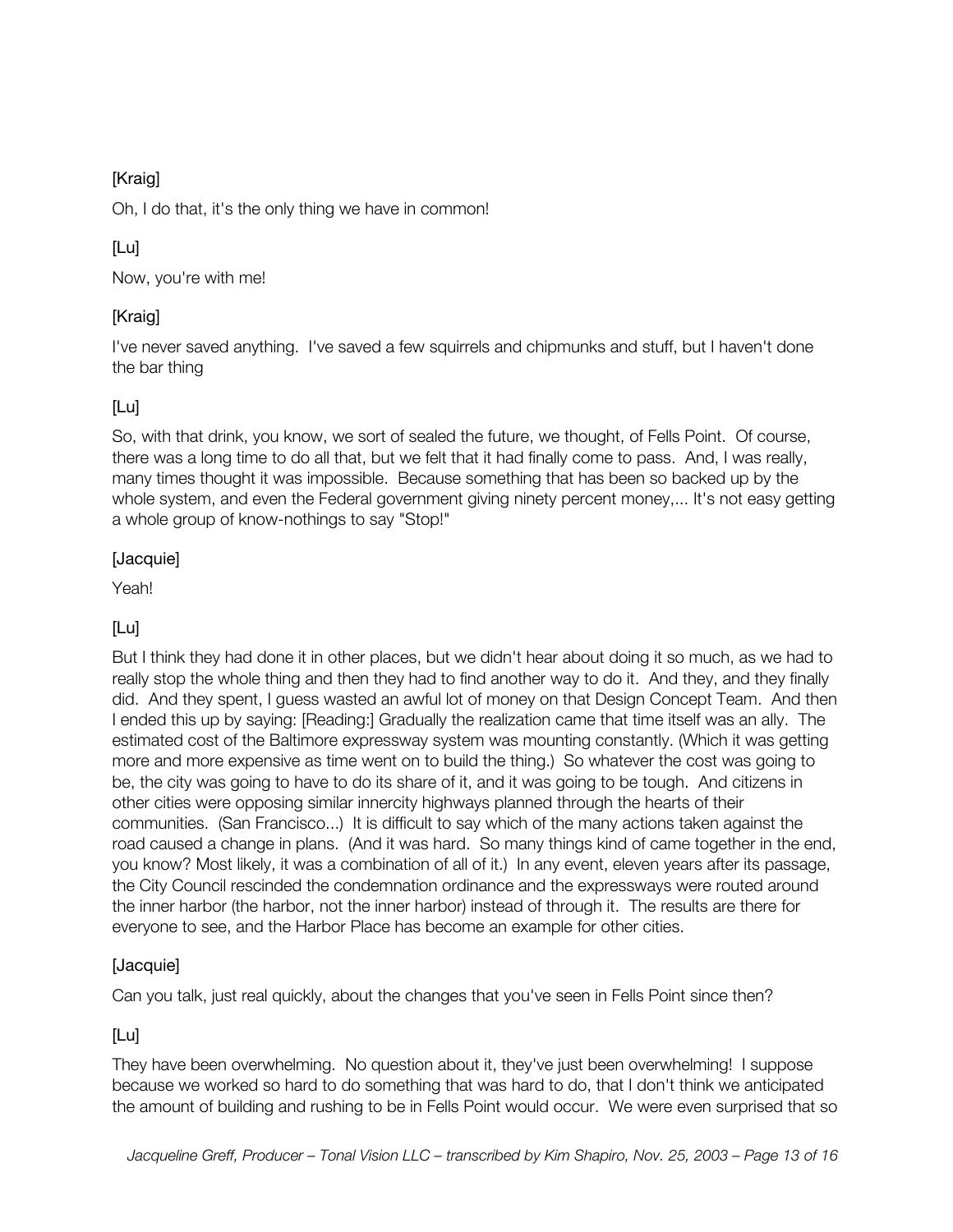many people wanted the houses, because, you know, there are a lot of bars around, and a lot of people... Certainly my husband's family and people that lived in the county, "Why are you spending so much time down in Fells Point, in the city, that's terrible!" You know, they just didn't think the city was a place to spend your time. There hadn't kind of been a good reason to. You know? And so, there was always that, too, that you had to feel that only the people that really cared about it and had worked for it and liked the waterfront. But, it just began to have people coming down all the time. And it just grew and grew. And it was sort of amazing to me how much money people were putting into the houses down here, and how much they wanted to be here. And how much people want to be here anyway. How did you happen to get here?

#### [Jacquie]

We liked it. We like the city as well as the...

#### [Lu]

Yeah, but when you came here, how did you get into HERE? How did you hear about it? How did you want to come here? You came to the city you didn't know.

#### [Jacquie]

We wanted to live in the city. We had a suburban realtor who didn't really know her way around Fells Point that much.

#### [Lu]

I'm sure!

#### [Jacquie]

She showed us a few places in Fells Point, Canton and Federal Hill. And Fells Point was a better buy in terms of price and the same amount of space as Federal Hill. That was one thing. And we liked that it was near the water. I mean, Federal Hill is separated.

#### [Lu]

Well, part of Federal Hill,... and I think that is why it's expensive there, is right over the water, I mean, can see the water.

#### [Jacquie]

Yeah, but you can't walk out your door and be there in a block!

#### [Lu]

No, and I really would never have chosen Federal Hill, because it's so much in the city. This is so removed. And I kept telling everybody, when the family would always say, "What are you doing down there?" I said, oh, I have an old car, "I don't even lock my car!" And ever since I'd come down here, twenty years, thirty years, I've never locked my car in Fells Point. I made up my mind I wasn't going to do it. Just as if I were at home, or something. And the only time I had any problem was when there was a drunk in the backseat. And I just said, you know, "I want you to get out." He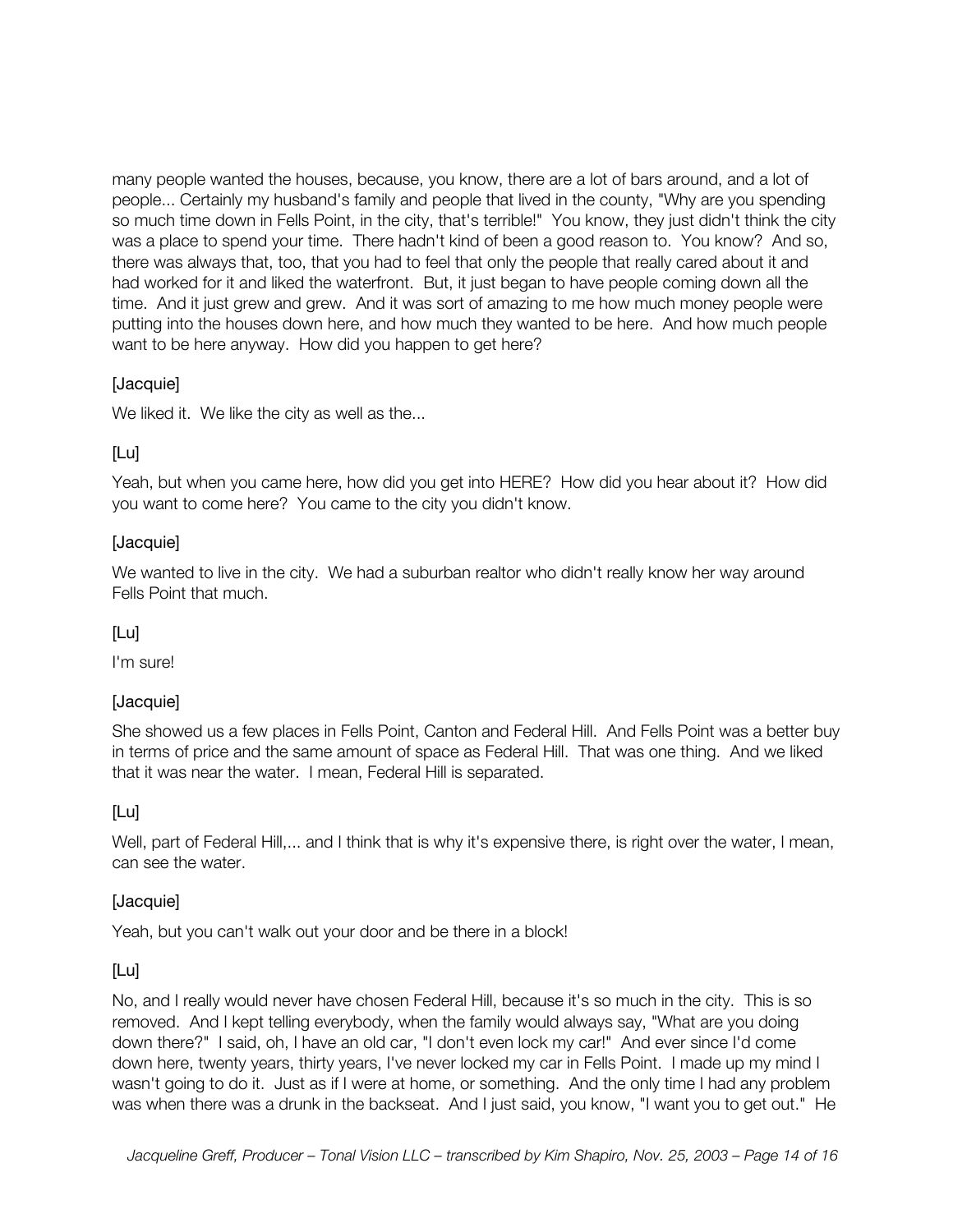got out and that was it. In all that time! I did when I had my Jeep down here. I had some boys that broke a window, but that was..., they didn't do anything. I mean, I just wanted people to know it is a very safe place. I think, for a city, it is amazingly safe. I never felt that way about Federal Hill because it was so much in the city, so much a part of the city. You know what I mean? Sort of, just in the city. This is really, this is removed because it's where it is. So I just felt that way about it. Now you can make that public.

# [Jacquie]

If you had a dream, if you could set the direction for what Fells Point was going to be like in the future, what would you do with it?

# [Lu]

I would protect the waterfront in any way that was feasible and acceptable that I could, and try to keep people from destroying it by using the waterfront, because everybody wants to be there now. I think it's a possibility. I honestly do. You see this pier? I don't think this is going to last. The meetings that I went to here in the City Pier, five big companies had come, except for Streuver Brothers, from all over the country to just get that place. Waterfront, I don't know why, people used to hate it, but now they have to have it. So, that's why it's now another thing entirely, to save it from that, and whether that is going to be possible.

# [Jacquie]

Are you going to lead the charge?

# [Lu]

I don't think I could. I thought of a lot of things I could do, and one of them is to try to get people to join me, and then buy this place right here, which is the most vulnerable place in the world. If you can go out there and look, you can see...

#### [Jacquie]

The pier?

# [Lu]

The pier and what the pier means and the other part of the pier. The pier actually goes all the way around here, and there's another entrance to it over there. And there's a building there, and there's a lot of waterfront. This is the most kind of desirable place.

#### [Jacquie]

As long as I'm here, can you tell us where we are, you know, just for the context of the camera? And I'm going to take the camera out on the patio real quick before I run out of this tape, and try to take a quick look around.

#### [Lu]

OK, sure. So, you want me to say, "This is Fell's Street?"